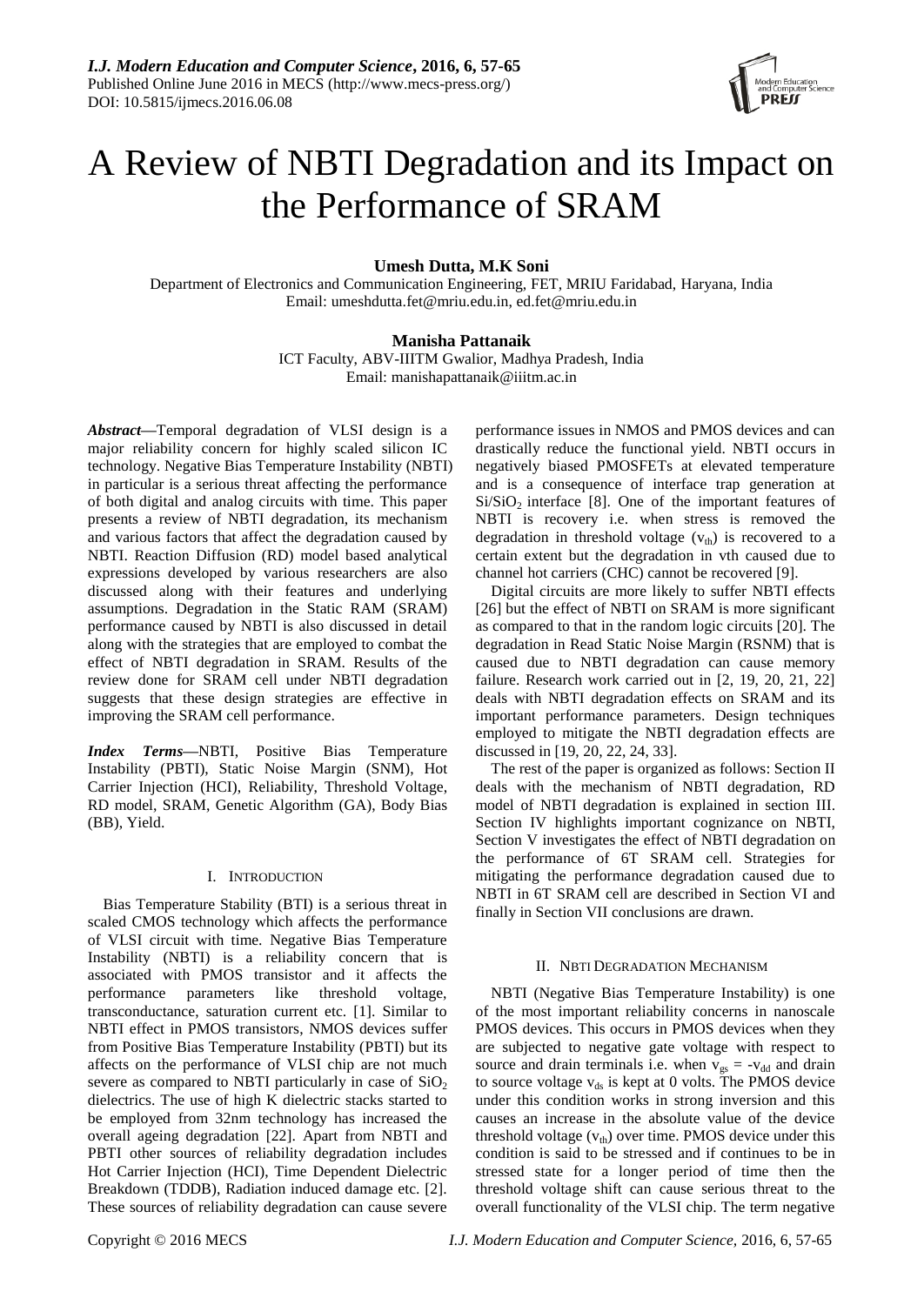bias comes from the fact that gate voltage is made negative with respect to the source and drain terminals and since the degradation phenomena is strongly dependent on temperature that is the reason why temperature instability term is used in NBTI. Aggressive scaling of the device dimensions in particular the gate oxide thickness has brought the poly silicon gate closer to  $Si/SiO<sub>2</sub>$  interface [1] and this has enhanced the NBTI degradation in PMOS devices because of the increased value of electric field.

During fabrication, hydrogen passivation is done right after the oxidation process so as to remove the dangling Si atoms. In stress phase and at elevated temperature these weak Si-H bonds can be easily broken and this leads to the generation of donor like state known as interfacial traps which is regarded as a prime contributor to the increase in the device threshold voltage over time. Neutral H atom is a slow diffuser but two H atoms can combine to form a  $H_2$  molecule which diffuses relatively faster in the oxide than H atom. So NBTI is a result of continuous trap generation in  $Si/SiO<sub>2</sub>$  interface of PMOS transistor [2]. Some literature also suggests that during NBTI stress, the number of interface traps becomes equal to the positive charges in the oxide bulk [3, 4]. Fig. 1 shows NBTI mechanism in PMOS transistor where it is clearly shown that the diffusing species can be an H atom or  $H_2$  molecule.



Fig.1. Schematic of interface trap generation ( $\dot{si}$   $\bullet$  ) and H/H<sub>2</sub> species diffusion during NBTI stress

NBTI degradation results in increasing the absolute value of the threshold voltage of the PMOS device which in turn leads to the reduction in the drain current, transconductance and mobility. It has been observed that the effect of NBTI becomes more severe because of the introduction of nitrogen into the gate dielectric which is done primarily to reduce the boron penetration from P+ poly gate into the thin oxide and also for reducing the gate leakage [5]. Criterion for the device failure is still a debatable topic, Schroder et al. [6] proposed that device failure criteria is often benchmarked at  $v_{th}$  shift of 50 mV or  $\Delta I_{ds}/I_{ds} \sim 10\%$  but still it is circuit dependent.

#### III. OVERVIEW OF REACTION DIFFUSION (RD) MODEL

Reaction Diffusion framework based model of NBTI degradation is one of the most widely used model for

predicting the NBTI induced threshold voltage degradation in PMOS device. Mahapatra et al. [1] proposed a model for estimating the  $v_{th}$  degradation due to NBTI based on the assumption that the oxide thickness  $(t_{ox})$  is infinite and poly silicon acting as a reflector or absorber. Model proposed in [1] considered H as the dominant diffusion species; however the debate regarding the nature of the diffusion species continued for a long time and depending on this fact the estimated degradation in the performance of PMOS device has varied significantly. Recent experiments have indicated that  $H_2$ is a dominant diffusion species instead of H [7]. Hadlun et al. [8] proposed RD framework based model for predicting the number of interface traps generated under three different situations. One is when H is the diffusion species, second is when  $H_2$  is the diffusion species and third case considers both H and  $H_2$  as the diffusion species. Considering H as the diffusion species [8], the rate of generation of interfacial traps is given by-

$$
\frac{dN_{\pi}}{dt} = K_{F}[N_{0} - N_{\pi}] - K_{R}N_{\pi}N_{H}
$$
 (1)

Where  $K_F$  is the forward reaction rate (Si-H bond breaking rate),  $K_R$  is the reverse reaction rate (Si-H bond annealing rate).  $N_0$  is the initial concentration of Si-H bonds i.e. Si-H bond density at  $Si/SiO<sub>2</sub>$  interface. N<sub>H</sub> is the concentration of hydrogen at the  $Si/SiO<sub>2</sub>$  interface.

$$
\frac{dN_H}{dt} = D_H \frac{d^2 N_H}{dx^2} \tag{2}
$$

Interfacial trap generation leads to the generation of H atoms which diffuse away from the  $Si/SiO<sub>2</sub>$  interface towards the gate terminal. Diffusion of H atoms follows the following equation-

where  $D_H$  is the diffusion constant for hydrogen.

Solution of equation (1) and (2) yields-

$$
N_{\pi}(t) = \sqrt{\frac{K_{F}N_{0}}{2K_{R}}}(D_{\mu}t)^{\frac{1}{4}}
$$
\n
$$
\Rightarrow N_{\pi} \propto t^{\frac{1}{4}}
$$
\n(3)

So, for H only diffusion, the value of time exponent (n) is 0.25. H atoms released as a result of Si-H bond dissociation reacts to form  $H_2$  molecule which diffuses away towards the gate terminal.

$$
H + H \leftrightarrow H_2 \tag{4}
$$

As discussed in [8] the interfacial traps density in case of  $H_2$  only diffusion is given by-

$$
N_{IT}(t) \propto \left[\frac{K_F N_0}{K_R}\right]^{\frac{2}{3}} (D_{H_2}t)^{\frac{1}{6}} \tag{5}
$$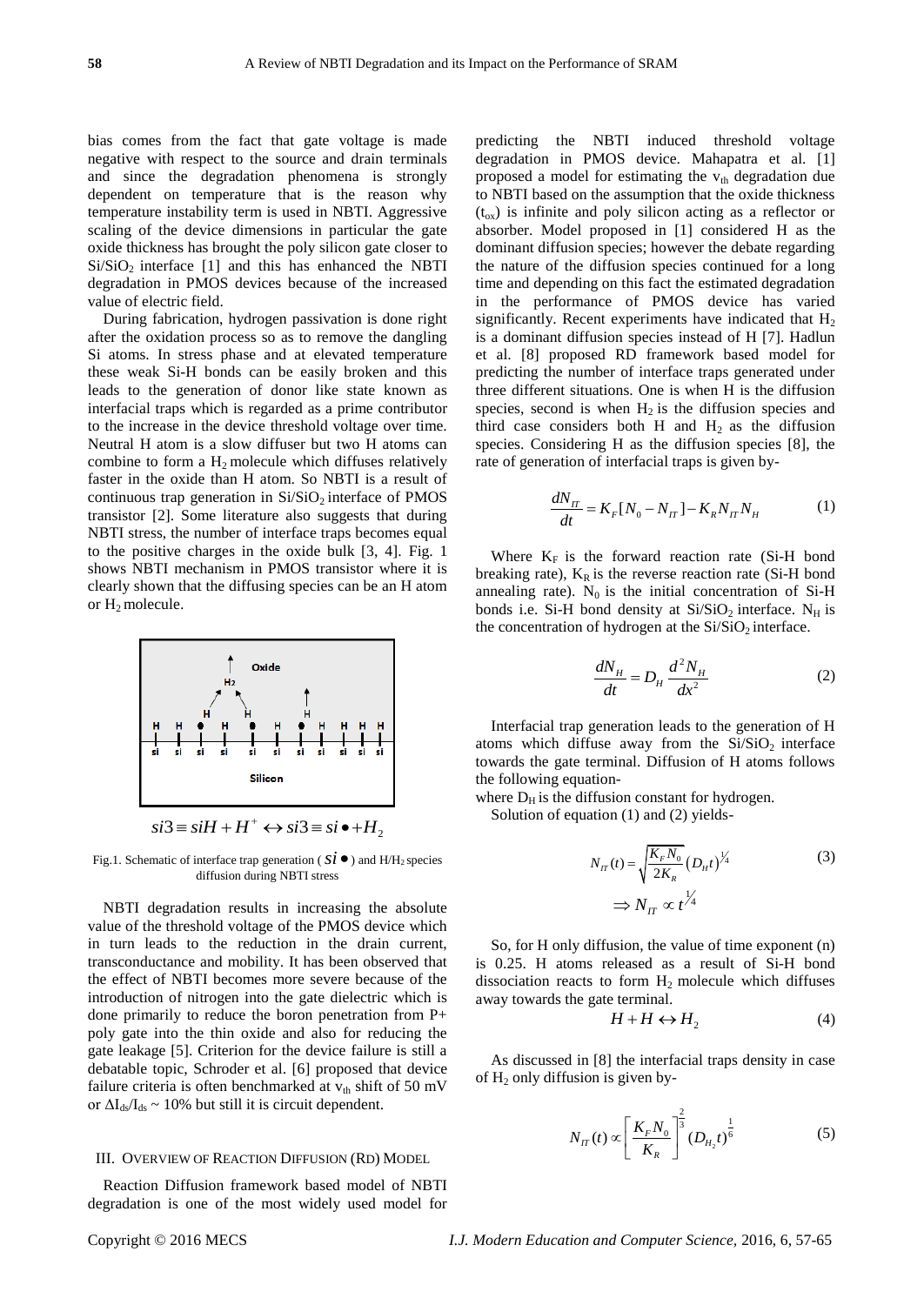where  $D_{H2}$  is the diffusion constant for  $H_2$  molecule. This equation shows that interfacial trap density varies with time as-

$$
N_{IT} \propto t^{\frac{1}{6}} \tag{6}
$$

with time exponent of  $(n = 1/6)$ .

Authors in [8] does not include the dependence of  $K_F$ on the number of holes (p), their ability to tunnel to the  $Si-H$  bonds ( $T_{COEFF}$ ), capture cross section of the Si-H bond  $(\sigma_0)$  and any field dependence of Si-H bond dissociation (B). These dependencies are very well addressed in [1] so as to accurately predict the NBTI degradation effects on a PMOS device. Wenping Wang et al. [9] considered parameter p in the RD model and suggested that the generation rate of interfacial trap is governed by the following equation-

$$
\frac{dN_{tt}}{dt} = K_F [N_0 - N_{tt}] p - K_R N_{tt} N_H
$$
 (7)

The density of holes as suggested in [1,9] is given by

$$
p = c_{ox} (vgs - vrh) \sim E_{ox}
$$
 (8)

where  $E_{\text{ox}}$  is the oxide electric field. Predictive model for NBTI degradation based on RD framework in case of static NBTI is proposed in [7,10]. These models are also accurate in terms of predicting  $v_{th}$  degradation due to NBTI and the simulation results obtained using these models match the experimental data. However these models do not incorporate the fact that there will be a fractional drop in the concentration of hydrogen at Si/poly interface. This model is incorporated in the model proposed in [9]. Vattikonda et al. [10] suggested that non H based mechanisms may have faster response time than the diffusion process and the same is incorporated in the model proposed in [10] by including a constant  $\delta$  (5 mV) in the stress and recovery equations. The threshold voltage degradation due to NBTI can be estimated using-

$$
\Delta v_{th} = \left(\frac{qN_{IT}}{c_{ox}}\right) \tag{9}
$$

Trap generation at the interface also leads to the scattering which results in mobility degradation. Krishnan et al. [11] suggested that the decrease in the mobility results in additional  $v_{th}$  shift and this effective  $v<sub>th</sub>$  shift considering mobility degradation [12] can be expressed as-

$$
\Delta v_{th} = \left(\frac{qN_{\pi}}{c_{\alpha x}}\right)(1+m) \tag{10}
$$

Constant m is a technology specific parameter and it represents the equivalent  $v_{th}$  shift which occurs due to

degradation in the mobility. Bharadwaj et al. [7] proposed a relation for estimating the long term  $v_{th}$ degradation (LTD) considering its dependence on the duty cycle and frequency of operation. Dependence on duty cycle (α) and frequency  $(1/T_{\text{clk}})$  is given by-

$$
\Delta v_{th}(LTD) = \left(\frac{\sqrt{K_v^2 \alpha T_{ck}}}{1 - \beta_i^{\frac{1}{2n}}}\right)^{2n}
$$
 (11)

Where-

$$
\beta_{t} = 1 - \frac{2\xi_{1}t_{e} + \sqrt{\xi_{2}C(1-\alpha)T_{clk}}}{2t_{ox} + \sqrt{C}t}
$$

$$
C = \frac{1}{T_{o}} \exp\left(\frac{-E_{a}}{\sqrt{KT}}\right)
$$

$$
K_{v} = \left(\frac{qt_{ox}}{\varepsilon_{ox}}\right)^{3} K^{2}C_{ox}(V_{gs} - V_{th})\sqrt{C}\exp\left(\frac{2E_{ox}}{E_{o}}\right)
$$

Where  $t_{ox}$  is the oxide thickness,  $t_e$  is the effective oxide thickness,  $\xi_1$ ,  $\xi_2$  &  $E_0$  are constants,  $E_a$  is the activation energy,  $C_{ox}$  is gate oxide capacitance per unit area.

#### IV. IMPORTANT COGNIZANCE ON NBTI

1. Dynamic NBTI degradation occurs under AC operation and results in less  $v_{th}$  shift of PMOS as compared to DC stress operation [1, 2, 13, 17]. Device life time increases under ac stress condition and the prime reason for this fact is that during AC operation there will be recovery cycles during which hydrogen atoms diffuses back and reacts with the dangling silicon atoms to form Si-H bonds thereby reducing the number of available interfacial traps. Fig. 2 shows stress and recovery phase of NBTI indicating that during relaxation there occurs recovery in  $V_T$  shift to a certain extent.



Fig.2. Stress and relaxation phases of NBTI showing recovery during relaxation phase [1].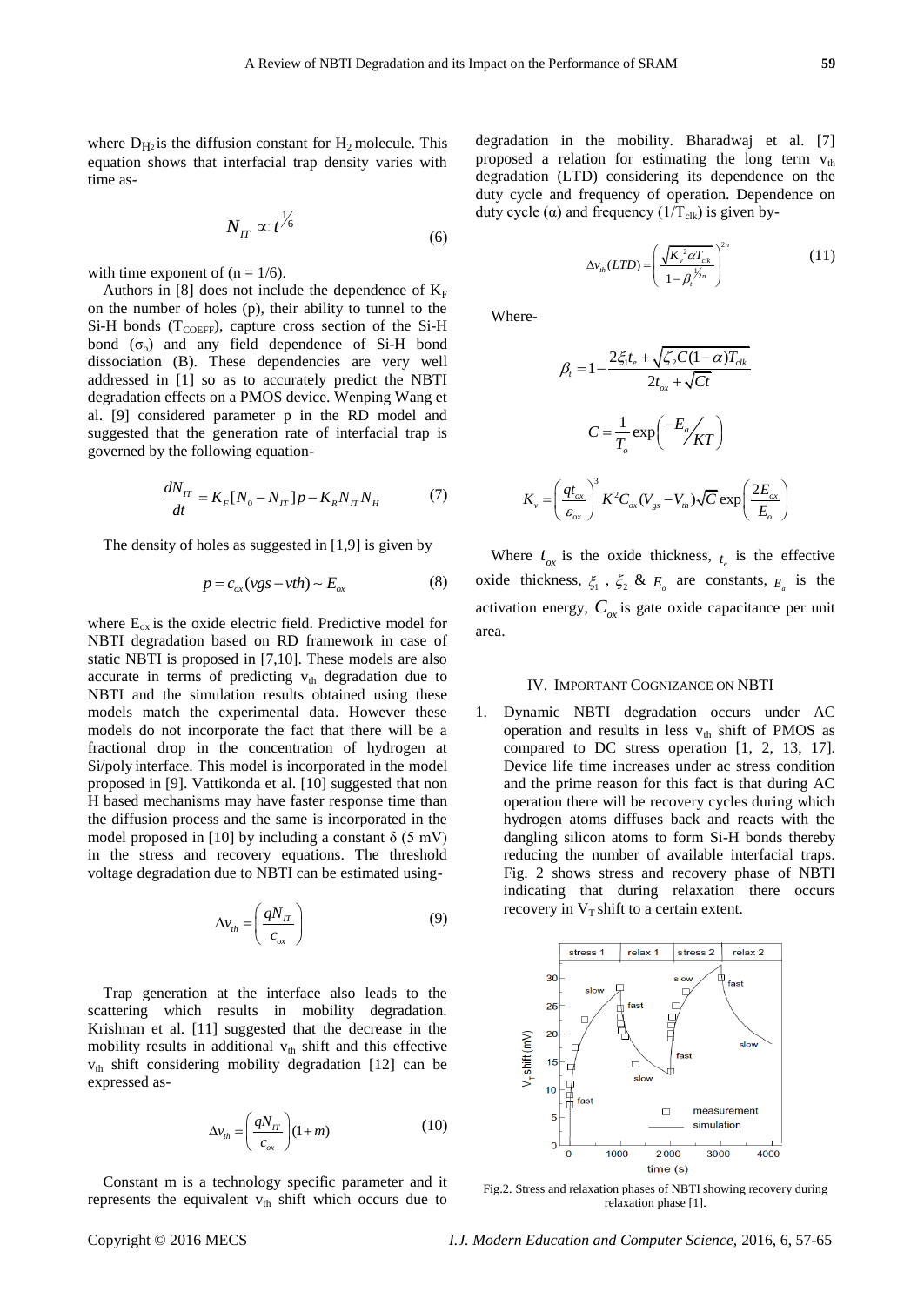- 2. High K dielectric like  $HfO<sub>2</sub>$  is a candidate for replacing  $SiO<sub>2</sub>$  and several metals such as W, Re, TiN & TaN are under exploration to replace the polysilicon gate [13]. Experimental data shows that high K metal gate PFETs have similar NBTI effect as that of the conventional oxide/poly PFETs at elevated temperature.
- 3. Basic RD model predicts no frequency dependence of NBTI degradation [15]. NBTI degradation is significantly reduced at higher frequencies. Frequency dependence can be described by taking a reference frequency fo  $\in$  [1KHz, 1MHz] according to-

$$
V_T(f) = V_T(f_O) \left(\frac{f}{f_O}\right)^{-0.03323}
$$

- 4. Nitrogen, water and hydrogen in the oxide degrade the NBTI degradation [18]. It is a point to note that hole trapping into the pre-existing oxide defects is negligible for properly processed gate oxide films [23].
- 5. Trap generation/passivation is strongly affected by the boundary conditions at the oxide/poly-si boundary [16]. Initial value of the interface traps may significantly affect the power index n which is derived using RD model in diffusion limited region.
- 6. NBTI is still a concern even for the multigate FETs (FINFETs) and this is because of the increasing number of dangling Si-H bonds that are available at  $Si/SiO<sub>2</sub>$  interface [28].
- 7. Threshold voltage shift due to NBTI degradation is strongly dependent on the doping concentration of the substrate, effective oxide thickness (EOT), stress voltage and temperature [14].

### V. 6T SRAM CELL UNDER NBTI DEGRADATION

A conventional 6T SRAM cell consists of two cross coupled inverters and two access transistors that provides the access of the internal storage nodes to bit line and bit bar line. Fig. 3 shows schematic diagram of 6T SRAM cell under NBTI degradation. One of the PMOS transistors in 6T SRAM cell will always have a "0" input at its gate terminal. Suppose that internal node Q is storing logic '0' and Qbar is storing a logic '1' then



Fig.3. 6T SRAM cell under NBTI degradation.

the PMOS transistor MP2 will undergo NBTI degradation because its gate to source voltage is negative  $(-v_{dd}$  volts) and drain to source voltage is 0 volts which is a required condition for NBTI degradation.

The change in the threshold voltage of MP2 can lead to performance degradation of 6T SRAM cell thereby affecting its various important performance parameters like SNM, read delay, write delay. SNM quantifies the amount of voltage noise required at the internal nodes of a bit cell to flip the cells content [30]. Seevinck et al. [31] proposed a graphical technique for the estimation of SNM of SRAM cell. SNM can be obtained by drawing and mirroring the inverter characteristics and finding the maximum possible square b/w them [31]. Kang et al. [2] and Kumar et al. [19] have analyzed the performance degradation in SRAM cell and found that RSNM of the cell decreases under NBTI degradation. RSNM shows a decline of more than 10% from its original value in 3 years time duration  $(10^8 \text{ sec})$ , however the effect on hold SNM is not very severe and the same is found to be degraded by less than 0.3% in the same time duration [2].

The prime reason for the reduction in the RSNM value can be understood as follows: NBTI in transistor MP2 will cause an increase in its threshold voltage. During read operation  $WL=1'$  and bilt line and bit bar line are precharged to  $v_{dd}$  volts. MN3 and MN4 transistors are turned on and the voltage at node Q will start to increase, increased threshold voltage of MP2 will cause it to turn off earlier before MN2 starts conducting and as a result the voltage at node Qbar will start to decrease and a condition will arise where strong coupling of the inverters will cause the stored data bits to flip. As a result of NBTI one of the VTCs of 6T SRAM cell moves horizontally thereby making the lobe of butterfly curve smaller, resulting in reduced RSNM.

Kim et al. [22] analyzed the impact of NBTI on  $V_{min}$ (minimum voltage of operation) for SRAM cell.  $V_{min}$  is a major design concern for optimizing the SRAM circuit in terms of power and energy.  $V_{min}$  is determined by the performance requirement rather than the stability requirement [22]. It was observed that NBTI has a strong impact on the value of SNM limited  $V_{\text{min}}$ , this is because of stronger pull down transistor as compared to pull up transistor which causes the trip point of inverter to shift at a lower voltage level. Degradation of around 180mV in SNM limited  $V_{\text{min}}$  is observed over the period of stress at 32nm technology node. Similar results on Data Retention Voltage (DRV) are presented in [7] where it is found that there occurs around 12% increase in DRV in a time span of 5 years.

Another important parameter that suffers due to NBTI degradation is read delay. Read delay is defined as the time delay between 50% level change of the word line signal to 50 % level change of the output of the sense amplifier. According to observations highlighted in [7, 9, 22] on read delay it can be predicted that read delay of 6T SRAM cell under NBTI does not degrade much. This is because read delay is estimated by the pull down current path which is formed by access transistor and the pull down transistors. Since both the access transistor and pull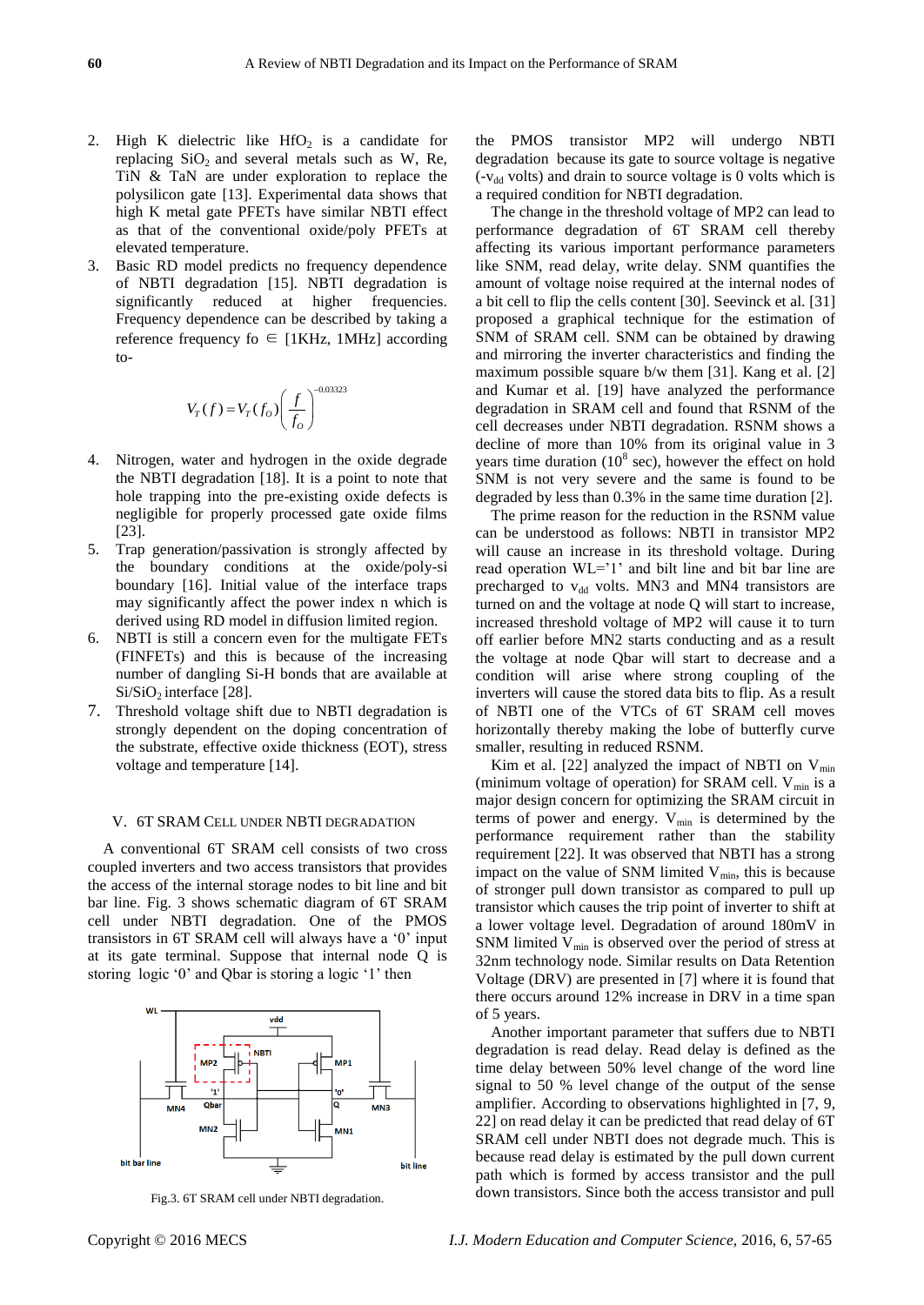down transistors are made up of NMOS transistor so it is obvious that NBTI will not cause any major change in the read delay of 6T SRAM cell.

Authors in [7,19] have found that there occurs a reduction in the write delay in both 1-0 and 0-1 transitions during data write operation. This is because of the weakening of the PMOS pull up transistor which is affected by NBTI and this supports the bit flipping during data write operation.

Hold margin also shows a degradation of around 5% in a time span of 5 years [7]. Fig.4 shows the variation of various important performance parameters: DRV, hold margin, read margin, write delay and read delay with time at 90nm technology node.



Fig.4. Change in the values of SRAM performance metrics with time [7].

Kang et al. [2] analyzed the effect of NBTI degradation on read failure and write failure probability of 6T SRAM cell. Read failure occurs if the data stored in an SRAM cell flips while reading the cell [32]. On the other hand, write failure occurs if cell data cannot be flipped while writing [32]. Authors in [2] have used Critical Point Sampling (CPS) method for computing the read failure probability. Overall read failure probability is calculated using the following equation:

# $P_{RF}$  (t) =  $P_{RF,H} S_H + P_{RF,L} S_L$

Where  $S_L \& S_H$  are the signal probability of the cell state being low and high respectively.  $P_{\text{REL}}$  is the read failure probability for the low state and  $P_{RF,H}$  is the read failure probability in high state. Read failure probability for different signal probability values is plotted in Fig.5. It can be observed from Fig.5 that  $P_{RF}$  increases when signal probability values are unbalanced.  $S_L=1\%$ indicates the most unbalanced condition of signal probability that is taken into consideration and read failure probability in this case increase by 2.9 times as compared to the case when  $S_L$  value is 50%.



Fig.5. Read failure Probability under different signal probability [2].

 $P_{RF}$  increases when signal probability values are unbalanced.

Write ability of SRAM cell improves under NBTI degradation which means that it becomes easier to write the data to the SRAM cell. Write margin will decrease with time and around 88% reduction in probability of write failure is reported in [2] considering 3 years of stress time. PMOS transistor of the node storing a logic "1" undergoes NBTI degradation and this weakens the pull up thereby making the process of writing "0" to that node easier. Write margin reduction with time is an indicator for the improved write ability of 6T SRAM cell. Leakage of the SRAM cell affected by NBTI reduces because sub threshold leakage current depends exponentially on  $v_{th}$  as

$$
I_{sub} \propto e^{(vgs-vth)/mVT}
$$

Due to NBTI  $v_{th}$  increases and so threshold leakage current will also reduce. Yield of the SRAM array also gets affected under NBTI degradation. Yield relates to the number of chips that operates properly even after temporal degradation of NBTI [2]. Results of the yield measurement published in [2, 21] suggests that memory yield decreases under NBTI and shows dependence on the signal probability values. Balancing the signal probability can lead to the improvement in the memory yield.

## VI. STRATEGIES FOR MITIGATING NBTI DEGRADATION EFFECTS IN SRAM

In the earlier section, discussions were made on the NBTI induced performance degradation in 6T SRAM cell. Parameter which gets severely affected due to NBTI degradation includes RSNM, read failure probability and yield. Various design strategies have been proposed by researchers to reduce the effect of NBTI degradation on the performance of SRAM. This section deals with all such strategies that can be employed to combat against NBTI degradation in SRAM. These strategies can be categorized as follows:-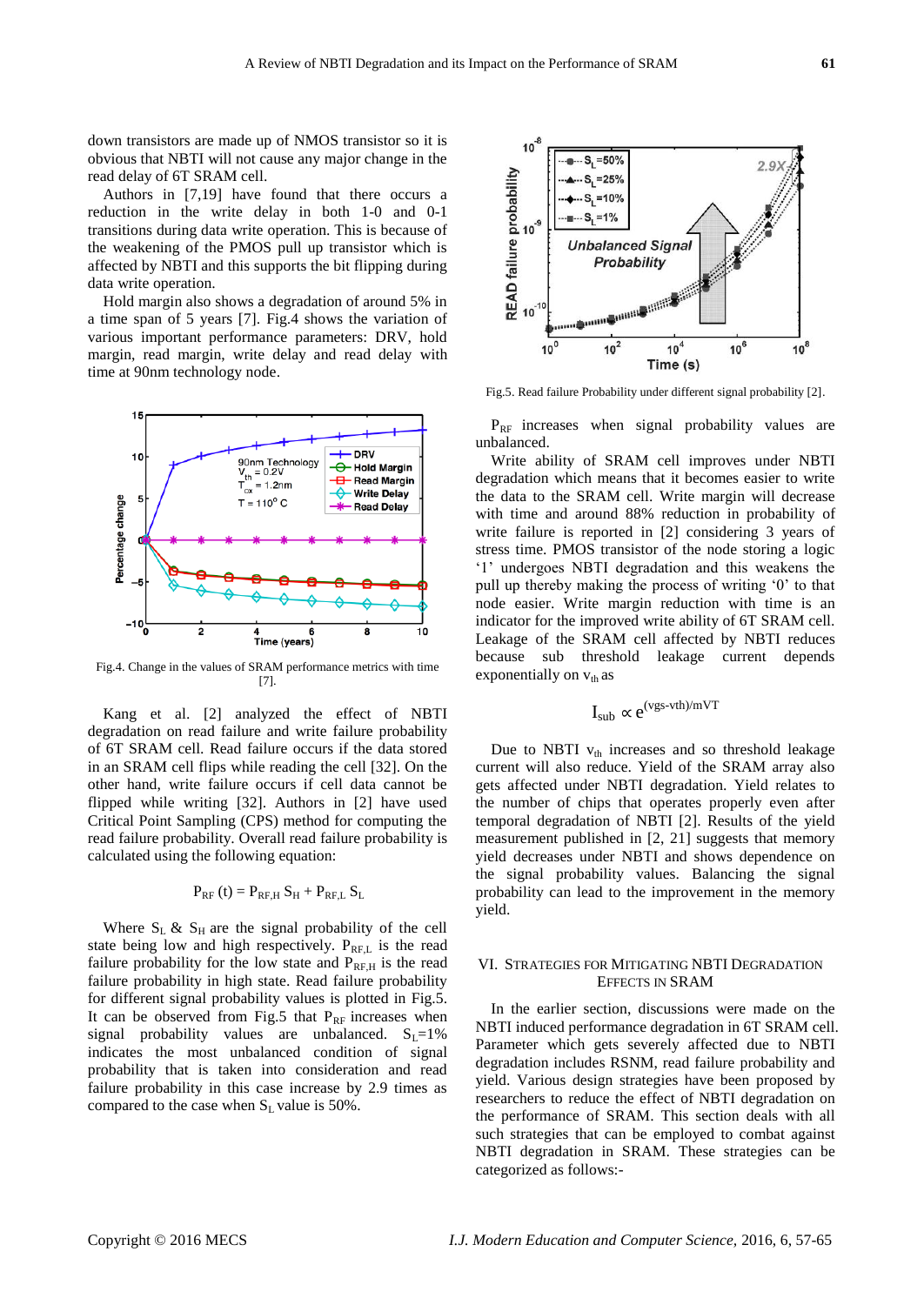- 1. Controlling wordline voltage and duration [22]
- 2. Data flipping approach [19]
- 3. Optimal sizing of transistors [12,27,29]
- 4. Reliability monitor and body bias approach [33]
- 5. Supply voltage reduction [20,25]
- 6. Recovery boosting technique [24]

### **1. Controlling wordline voltage and duration:**

Results published in [22] shows that both wordline voltage and duration are effective ways to mitigate NBTI effects in SRAM. NBTI induced degradation can be monitored by using reliability sensors and then the wordline pulse width can be adjusted to prevent data flipping by reading the data and then quickly disabling the wordlines. Wordline voltage modulation is also an effective way to mitigate NBTI degradation by increasing the time to flip the data or even eliminating the data flipping by mitigating the disturbance. Multiple SRAM cells should be included in the sensing block for better tracking the variations [22].

#### **2. Data Flipping Approach:**

A novel approach for recovering the SNM of SRAM cell has been proposed in [19]. Proposed approach implements data flipping of the cell periodically to balance the degradation of two PMOS devices. Flipping the cell contents after every  $10^5$  seconds can be performed either through software or hardware [19]. S/W approach flips the data periodically after every  $10<sup>5</sup>$ seconds and during reading the data bits are inverted and are written back to the memory locations. This approach may not work for large cache size like for L3 cache which are few MBs in size. Hardware approach of data flipping involves some additional hardware and the data is flipped locally using inverters and is written back through multiplexers [19]. Read and write mechanism are required to be modified either using hardware approach or software approach so as to mitigate the effect of NBTI degradation in SRAM using bit flipping approach. The recovery in noise margin degradation caused due to NBTI can be up to 30% using bit flipping approach. Cell flipping approach tries to reduce the effect of NBTI degradation by balancing the signal probabilities at both



Fig.6. Effect of Signal Probability at MP2 and MP1 on SNM degradation in SRAM [2, 20].

sides of the cell [20]. This scheme is also not perfect because even with the balancing of signal probabilities RSNM can degrade by more than 10% [2, 20]. Fig.6 shows the reported degradation in SNM with signal probability and it clearly supports the fact that even balancing of the signal probabilities alone is not sufficient to combat against NBTI degradation in SRAM.

## **3. Optimal Sizing of Transistors:**

Sufficient margins in size can be provided when designing PMOS transistor, keeping NBTI degradation into consideration. Upsizing of PMOS transistor is an effective way to counter NBTI degradation but upsizing of PMOS will lead to additional area overhead. Upsizing the PMOS transistor in SRAM creates difficulty in device matching and also reduces noise margin [33]. Upsizing of PMOS transistor to combat NBTI degradation is an important issue and special algorithms like Genetic algorithm (GA) [27] and Lagrange Relaxation (LR) algorithm [12, 29] have proved to be extremely useful to correctly size the PMOS transistor without causing much performance degradation of the digital circuits. LR algorithm used in [12, 29] has been tested successfully on several ISCAS benchmark circuits and GA has been used to optimize the performance of domino logic circuits in [27]. These soft computing algorithms can be used in SRAM with well defined constraints in terms of noise margins to optimally size the PMOS transistor keeping NBTI degradation into account.

#### **4. Reliability Monitor & Body Bias Approach**

On chip reliability sensors can be employed to estimate the amount of degradation that is caused by NBTI in PMOS. Authors in [20, 33] suggest that ring oscillator can be used to predict the amount of NBTI induced degradation and then appropriate body bias can be applied to counter the degradation. PMOS gate voltage is made more negative during stress and so only positive forward bias is applied to mitigate this change [33]. The magnitude of the applied forward bias depends on the NBTI stress amount. If ring oscillator is used to determine the extent of NBTI degradation then phase comparator is used to compare the frequency of the undegraded ring oscillator and degraded ring oscillator. Fig.7 shows the design of a reliability sensor made using



Fig.7. Reliability Sensor using Ring Oscillator [20].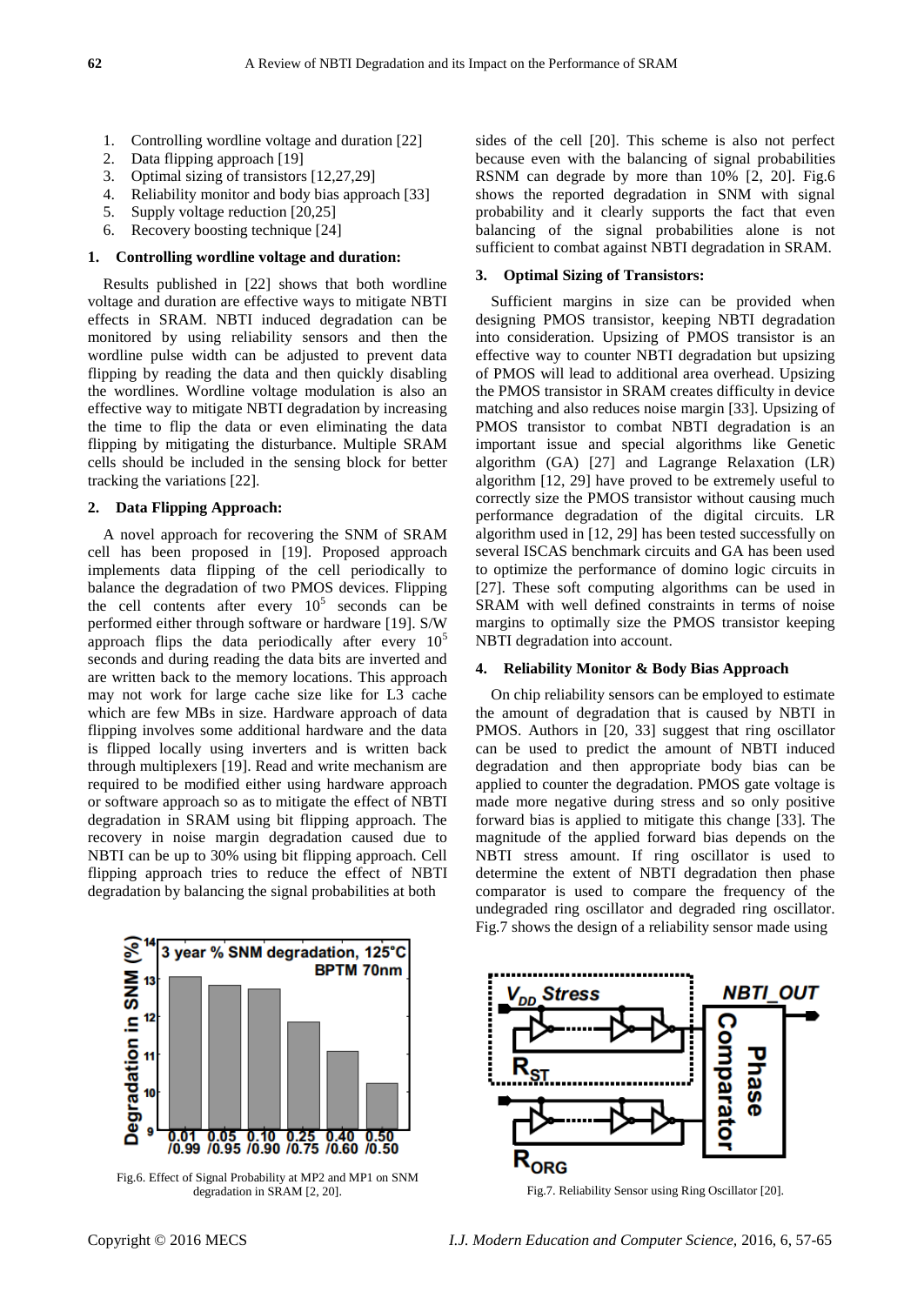ring oscillator and phase comparator. The corrective body bias will depend on the output signal of the phase comparator. Phase Locked Loop (PLL) can also act as a good reliability sensor.

#### **5. Supply Voltage Reduction:**

Supply voltage reduction in standby mode will lead to decrease in the value of oxide electric field (Eox) which reduces the effect of NBTI. This strategy of  $v_{dd}$  reduction can be easily implemented in existing memory design without much additional overhead [20]. Voltage reduction in standby mode is also utilized for leakage reduction in SRAM design. Degradation in terms of SNM is not much when  $v_{dd}$  reduction is done in standby mode. Experimental results published in [25] shows that under lower v<sub>dd</sub>, transistors and circuit performance become more sensitive to stress induced  $v_{th}$  shift and even a small degradation in  $v_{th}$  can result in larger timing degradation.

#### **6. Recovery Boosting Technique:**

A novel approach for recovery boosting is proposed in [24] in which slight modification in SRAM cell design is made to ensure that both PMOS transistors in the SRAM cell can be put into the recovery mode. Modified SRAM cell design for recovery boosting is shown in Fig.8

Both PMOS devices in SRAM are put to recovery mode by raising the ground potential to vdd by making CR signal "0" and both BL and BLB lines are precharged to vdd. Recovery boosting technique is applied to issue queue and simulation results show that up to 56% improvement in SNM can be achieved for the issue queue without compromising much on other performance parameters.



Fig.8. Recovery Boosting Technique [24].

#### VII. CONCLUSIONS

This paper reviews NBTI ageing degradation and its mechanism based on RD framework. Different models proposed in the literature to predict  $v_{th}$  degradation due to NBTI have been investigated in detail. Different assumptions and highlighting points for predicting  $v_{th}$ shift that is caused due to NBTI have been explored. Review suggests that it is important to consider the effect of bulk interface traps and role of nitrogen and boron at

interface so as to accurately predict the  $v_{th}$  shift caused due to NBTI. Effect of NBTI on the performance of 6T SRAM cell has been investigated and literature suggests that RSNM and  $v_{\text{min}}$  degrades severely due to NBTI. Strategies for mitigating the NBTI degradation effects from SRAM have also been discussed. Deploying NBTI monitors to estimate the amount of NBTI degradation can be very useful and according to the o/p of NBTI monitor corrective measures can be taken to protect the failure of VLSI chip. Existing design techniques that are used to combat against NBTI degradation in SRAM perform well but still there is a scope of improvement in terms of improving the SRAM cell performance metrics like SNM & Read failure probability under NBTI degradation. Design Techniques utilized to reduce the vulnerability of SRAM to NBTI must be efficient in terms of area, power and other performance parameters with minimal modification in the SRAM cell design.

#### **REFERENCES**

- [1] M.A. Alam, S. Mahapatra, "A Comprehensive Model of PMOS NBTI degradation", Elsevier, Microelectronics Reliability, vol.45, pp.71-81, 2005.
- [2] Kunhyuk Kang, Haldun Kufluoglu, Kaushik Roy, Muhammad Ashraful Alam, "Impact of Negative-Bias Temperature Instability in Nanoscale SRAM Array:Modeling and Analysis", IEEE Transactions on Computer Aided Design of Integrated Circuits and Systems, vol.26, no.10, pp.1770-1780, Oct. 2007.
- [3] Deal BE, Sklar M, Grove AS, Snow EH, "Characteristics of the surface-state charge(Qss) of thermally oxidized silicon", JElectrochem Soc, 1967;114:266.
- [4] Jeppson KO, Svensson CM, "Negative bias stress of MOS devices at high electric fields and degradation of MOS devices", J Appl Phys 1977;48:2004-14.
- [5] Kimizuka N, Yamamoto T, Mogami T, Yamaguchi K, Imai K, Horiuchi T, " The impact of bias temperature instability for direct tunneling ultra-thin gate oxide on MOSFET scaling", In: Proc VLSI Tech Symp, 1999.pp.73-4.
- [6] Schroder DK, Babcock JA, " Negative bias temperature instability:road to cross in deep submicron semiconductor manufacturing", Appl Phys Lett 2003;94:1-18.
- [7] Sarvesh Bhardwaj, Wenping Wang, Rakesh Vattikonda, Yu Cao, Sarma Vrudhula, " Predictive Modeling of the NBTI Effect for Reliable Design", IEEE 2006 Custom Integrated Circuits Conference, pp. 189-192, 2006.
- [8] Haldun Kufluoglu, Muhammad Ashraful Alam, "A Generalised Reaction- Diffusion Model With Explicit H-H<sup>2</sup> Dynamics for Negative- Bias Temperature-Instability (NBTI) Degradation", IEEE Transactions on Electron Devices, vol.54, no. 5, pp.1101-1107, May 2007.
- [9] Wenping Wang, Vijay Reddy, Anand T. Krishnan, Rakesh Vattikonda. Srikanth Krishnan, Yu Cao, " Compact Modeling and Simulation of Circuit Reliability for 65-nm CMOS Technology", IEEE Transactions on Device and Materials Reliability, vol.7, no.4, pp.509-517, Dec. 2007.
- [10] Rakesh Vattikonda, Wenping Wang, Yu Cao, "Modeling and Minimization of PMOS NBTI Effect for Robust Nanometer Design", in Proc.Des.Autom. Conf.,2006, pp.1047-1052.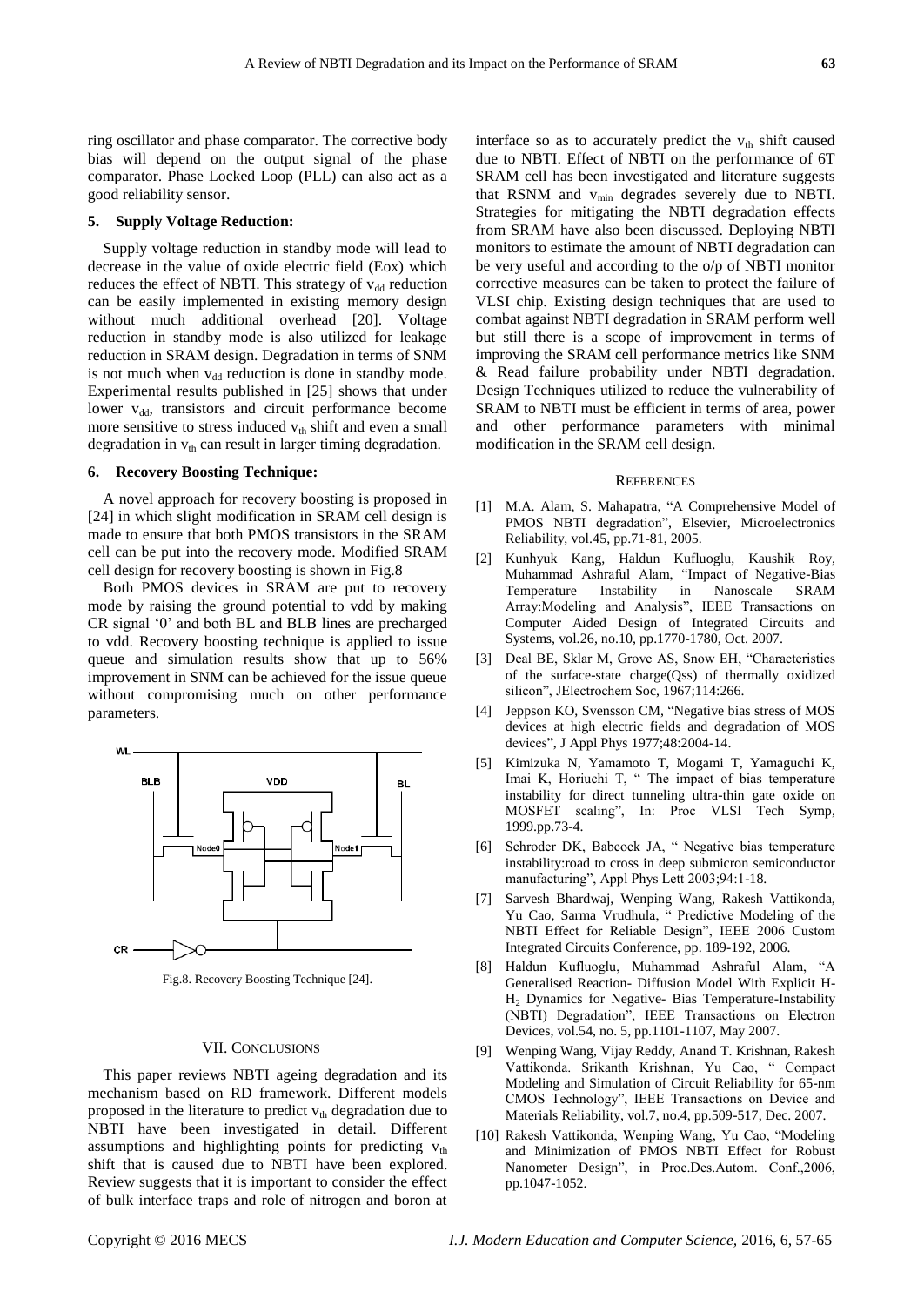- [11] A.T.Krishnan, V.Reddy, S.Chakravarthi, J.Rodriguez, S.John, S.Krishnan, "NBTI impact on transistor and circuit:Models, mechanisms and scaling effects", in proc.iedm,2003,pp.14.5.1-14.5.4
- [12] Bipul C.Paul, Kunhyuk Kang, Haldun Kufluoglu, Muhammad A. Alam, Kaushik Roy, "Negative Bias Temperature Instability:Estimation and Design for Improved Reliability of Nanoscale Circuits", IEEE Transactions on Computer-Aided Design of Integrated Circuits and Systems, vol.26,no.4,pp.743-751, April 2007.
- [13] J.H. Stathis, S.Zafar, "The negative bias temperature instability in MOS devices: A review", Microelectronics Reliability 46 (2006) 270-286.
- [14] H.Hussin, N.Soin, N.M.Karim, S.F. Wan Muhamad Hatta, "On the effects of NBTI degradation in p-MOSFET devices", Physica B 407 (2012) 3031-3033.
- [15] R.Wittman, H.Puchner, L.Hinh, H.Ceric, A.Gehring, S.Selberherr, "Simulation of Dynamic NBTI Degradation for a 90nm CMOS Technology", NSTI-NanoTech 2005 vol.3, pp.29-32, 2005.
- [16] Luo Yong, Huang Daming, Liu Wenjun, Li Mingfu, "Boundary condition and initial value effects in the reaction-diffusion model of interface trap generation/recovery", Journal of Semiconductors, vol.30, no.7,074008-1 -074008-6, July 2009.
- [17] G.Chen, M.F.Li, C.H. Ang, J.Z. Zheng, D.L. Kwong, "Dynamic NBTI of p-MOS Transistors and Its Impact on MOSFET Scaling", IEEE Electron Device Letters, pp.1-3, 2002.
- [18] 2Dieter K. Schroder, "Negative bias temperature instability:What do we understand?", Microelectronics Reliability 47 (2007) 841-852.
- [19] Sanjay V.Kumar, Chris H.Kim, and Sachin S. Sapatnekar, "Impact of NBTI on SRAM Read Stability and Design for Reliability",Proc. Int. Symp. Quality Electon.Des, 2006.
- [20] Kunhyuk Kang, Sakshi Gangwal, Sang Phill Park and Kaushik Roy, "NBTI Induced Performance Degradation in Logic and Memory Circuits:How Effectively Can We Approach a Reliability Solution?", ASP-DAC "08 Proceedings of the 2008 Asia and South Pacific Design Automation Conference, pp.726-731.
- [21] S.Drapatz, G.Georgakos, D.Schmitt, "Impact of negative and positive bias temperature stress on 6T–SRAM cells", Advances in Radio Science, 7, pp.191-196, 2009.
- [22] Tony Tae-Hyoung Kim, Zhi Hui Kong, "Impact Analysis of NBTI/PBTI on SRAM V<sub>MIN</sub> and Design Techniques for Improved SRAM V<sub>MIN.</sub>", Journal of Semiconductor Technology and Science, vol.13,no.2,pp.87-97, April 2013.
- [23] N.Goel, P.Dubey,J.Kawa, S.Mahapatra, "Impact of Time-Zero and NBTI Variabaility on Sub-20nm FinFET based SRAM at Low Voltages", IRPS 2015, IEEE,pp. CA.5.1- CA.5.7.
- [24] Taniya Siddiqua and Sudhanva Gurumurthi, "Recovery Boosting: A Technique to enhance NBTI recovery in SRAM Arrays", ISVLSI, 2010 IEEE Computer Society Annual Symposium pp.393-398.
- [25] Wenping Wang, Shengqi Yang, Sarvesh Bharadwaj, Rakesh Vattikonda, Sarma Vrudhula, Frank Liu, Yu Cao, "The Impact of NBTI on the Performance of Combinational and Sequential Circuits", DAC 2007, Proceedings of the  $44<sup>th</sup>$  annual design automation conference, pp.364-369.
- [26] Masaoud Houshmand Kaffashian, Reza Lotfi, Khalil Mafineezhadand, Hamid Mahmoodi, " An optimization

method for NBTI-aware design of domino logic circuits in nano-scale CMOS", IEICE Electronics Express, vol.8, no.17, pp.1406-1411.

- [27] Yao Wang, Sorin Cotofana, Liang Fang, " A Unified Aging Model of NBTI and HCL Degradation towards Lifetime Reliability Management for Nanoscale MOSFET Circuits", Nanoscale Architectures (NANOARCH), 2011 IEEE/ACM International Symposium, pp. 175 – 180.
- [28] Bipul C Paul, Kunhyuk Kang, Haldun Kufluoglu, Muhammad Ashraful Alam and Kaushik Roy, " Temporal Performance Degradation under NBTI: Estimation and Design for Improved Reliability of Nanoscale Circuits", EDAA 2006.
- [29] Benton H. Calhoun, Anantha Chandrakasan, " Analyzing Static Noise Margin for Sub-threshold SRAM in 65nm CMOS", ESSCIRC, Grenoble, France, 2005.
- [30] Evert Seevinck, Frans J. List, Jan Lohstroh, " Static Noise Margin Analysis of MOS SRAM Cells", IEEE Journal of Solid –State Circuits, vol.sc-22, no.5, pp.748- 754, Oct. 1987.
- [31] Saibal Mukhopadhyay, Hamid Mahmoodi, Kaushik Roy, " Reduction of Parametric Failures in Sub-100-nm SRAM Array Using Body Bias", IEEE Transcations on Computer –Aided Design of Integrated Circuits and Systems, vol.27, no.1, pp.174-183, Jan.2008.
- [32] Zhenyu (Jerry) Q, Mircea R. Stan, " NBTI Resilient Circuits Using Adaptive Body Biasing", GLSVLSI"08, ACM 978-1-59593-999-9/08/05, pp.285-290.

## **Authors' Profiles**



**Mr. Umesh Dutta** did his B.E (ECE) in 2010 from MDU Rohtak and M.Tech in VLSI Design & Embedded Systems in 2012 from Manav Rachna International University, Faridabad. His area of interest includes Low Power VLSI Design, Embedded Systems and FPGAs. Presently he is doing his research

work in the area of VLSI.



**Dr. M. K Soni** did his B.Sc (Engg.) in 1972 and M.Sc (Engg.) in 1975 from REC Kurukshetra (Now NIT Kurukshetra) and thereafter completed hid Ph.D from REC Kurukshetra (in collaboration with IIT Delhi) in 1988. He has a total 39 years of rich experience into Academics. His area of

interest is microprocessor based control systems and digital system design. He has more than 100 research papers in the International and National Journals to his credit. Presently he is Executive Director & Dean, Faculty of Engineering and Technology, MRIU, Faridabad.



**Dr. Manisha Pattanaik** is currently working as Associate Professor in ICT department of ABV-IIITM Gwlaior. She is working with more than 75 Co-Researcher from Industry and Academia to create a globally educational excellence. She has authored and coauthored over 120 papers in journals and

conference proceedings in various areas of VLSI design,